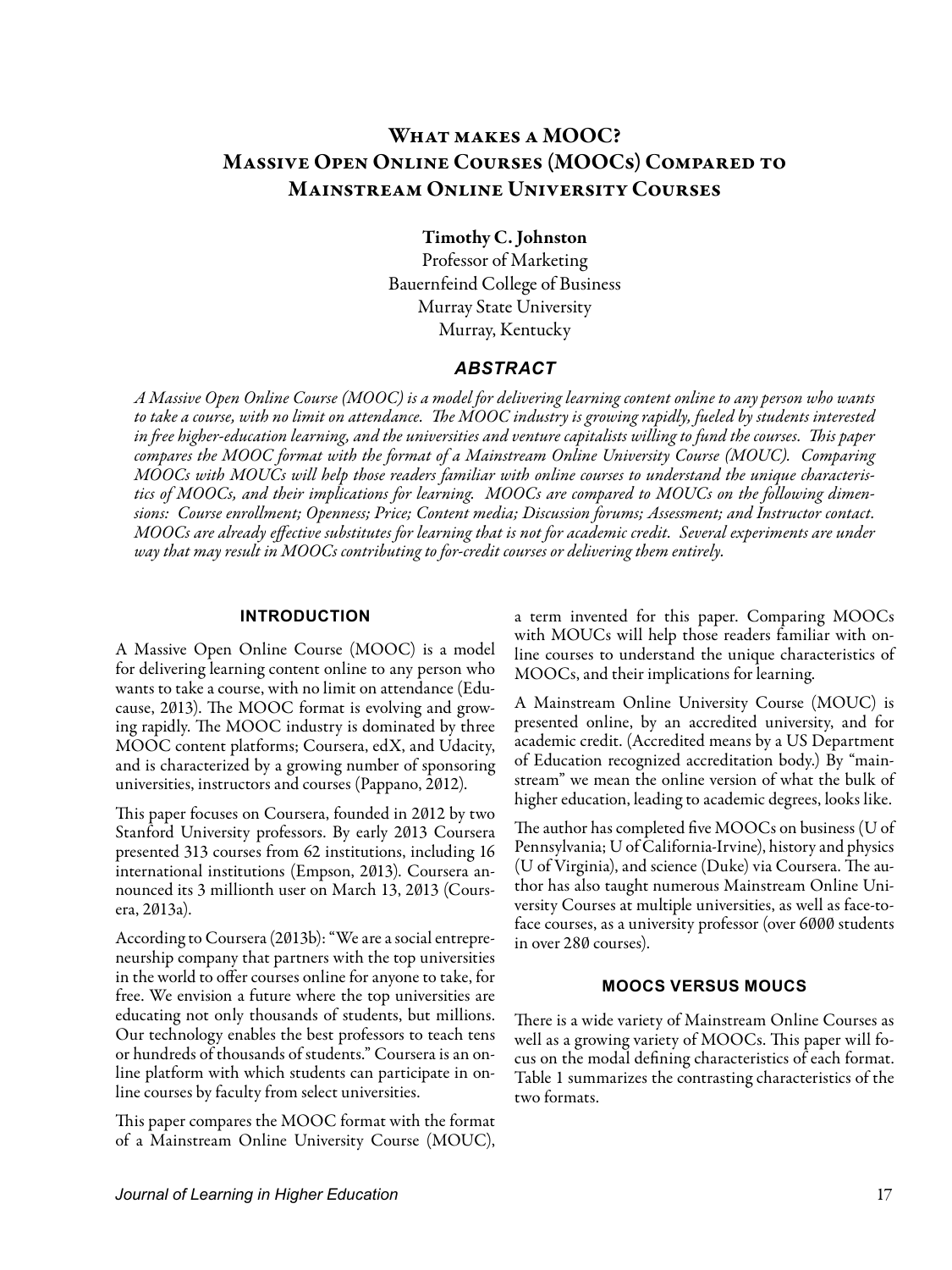#### Course enrollment

"Massive" student enrollments are a defining characteristic of MOOCs. Enrollment in a single course can be over a hundred thousand students. MOOCs are designed to operate at scale, and the design elements that enable massive enrollments will be discussed. "Enrollment" is a fuzzy term for MOOCs because students are not counted as in Mainstream Online University Courses, based on adddates, drop-dates, and tuition payment dates.

- ▶ Student Enrollment (Johnsen, 2013)
	- 23,908 students enrolled in the class.
	- 15,500+ unique students watched at least one video.
	- 9,100+ unique students attempted the homework sets a total of  $48,000+$  times
	- 2,000 unique students posted the discussion forums.
	- 1831 people took both the midterm and final exam.\*
- Grade distribution (Noor, 2013)
	- 73% of the people "enrolled" had a grade of 0.
	- 799 received a course score of 80 or higher.\*
	- 1457 received a course score of 60 or higher.\*

MOOC enrollment metrics include course enrollment, videos viewed, and assessments completed (at various points in the course). For example, below are approximate "enrollment" and grade data from Dr. Mohamed Noor's (Duke) Introduction to Genetics and Evolution course, ended in April 2013.

- 3 people received a perfect 100% score on the entire course.
- \*additional students completed a Credit Recommendation Exam in lieu of the exams.

As another example, about 81,600 people enrolled in Kevin Werbach's (Wharton) Gamification course that ended in October 2012, and about 10,600 submitted the final exam (Werbach, 2012).

Mainstream Online University Courses have significantly lower course enrollments. The University of Phoenix has the largest total online enrollment with about 301,800 students (Harlin, 2013), with an average class size of 8 to 26 students per class (University of Phoenix, n.d.).

The University of Maryland University College is another large mainstream online course provider, with almost 263,000 online course enrollments in 2012 (UMUC, n.d.), and class sizes which average between 25-35 students (UMUC, n.d.b). Next we discuss the "openness" and "price" factors which, along with technology, enable MOOCs to operate at much larger scale than MOUCs.

## **Openness**

A student who enrolls in a university typically submits an application far in advance, then must survive a (sometimes selective) admissions process, then may enroll in a course on a space-available basis, providing course pre-requisites are met.

Coursera requires only an email address for a student to enroll in a course. Compared to enrolling in a Mainstream Online University Course, enrolling in a MOOC is comically simple. The "open" in MOOC means an enrollment process with as few hurdles as possible for students, including no scarcity of access, no application red-tape, no pre-requisites, and no (low) cost, which is discussed next.

#### **Price**

In the spirit of openness, the typical price to a student to enroll and complete a MOOC is free. The only requirements are for the student to register with an email address and password, and complete the course requirements. This is compared to a price of thousands of dollars to enroll in a MOUC.

> The use of video to present course content is another key difference between MOOCs and MOUCs. There are of course exceptions to this distinction, but the modal format of MOOCs is video presentation, and the modal presentation format of MOUCs is text.

The University of Phoenix, a private, for-profit university mentioned previously having the largest online enrollment, charges tuition of \$585 per undergraduate credit hour, plus any fees (University of Phoenix, n.d.b). UMUC, a public non-profit university with a large online enrollment, charges tuition of \$499 per undergraduate credit hour for nonresidents of Maryland (UMUC, n.d.c). The average annual tuition and fees at a public 4-year institution in 2012 was \$8655 per year, or about \$288 per credit hour based on 30 credit hours per year (The College Board, 2012).

The price of "free" for MOOCs should be noted with an asterisk, however, because the pricing is moving to a "freemium" model, where the basic course is free and students can pay for optional "extras."

For example, The Introduction to Genetics and Evolution course from Duke which ended in April 2013, mentioned earlier, was offered with the options listed below. See an example of a certificate that was identity-verified and earned via a Credit Recommendation exam at http:// tinyurl.com/boj9wjt.

- ▶ Price: The Introduction to Genetics and Evolution
	- Price to enroll and possibly earn a certificate: free
	- Price for the opportunity to earn a verified certificate: \$49.
	- Price to take a proctored, online examination and possibly earn academic credit: \$69
	- Price to transfer credit to a university: \$40
	- Total price with options: \$158.

Although not free, the freemium offering by Coursera and Duke was still a good value. A student could freely enroll in the Introduction to Genetics and Evolution course, taught by a highly-qualified professor (Muhamed Noor). By paying for the options a student could possibly earn two hours of lower-division semester credit for "introduction to biology or general science."

- Dr. Noor and Duke developed and managed the course, Coursera delivered it and verified the student identities, ProctorU proctored the online examination, the American Council on Education (ACE) recorded the credit for the (ACE-certified) exam, and ACE holds the record for transfer to accepting universities.
- Approximately 2000 institutions accept ACE-credit, for courses that may include the five Coursera courses (currently) certified by ACE for college credit. Other institutions are moving to accept MOOCs for academic credit directly. Antioch University contracted with Coursera to offer "course in a box" versions of MOOCs, developed by other universities, for credit as part of a bachelor's degree program (Kolowich, 2012).
- Udacity, another MOOC provider, announced a pilot program to offer remedial and introductory math courses to students from San Jose State University at a student cost for each three-unit course of \$150, significantly less than regular San Jose State tuition (Lewin & Markoff, 2013). It should be noted that most universities which have developed MOOCs do not themselves recognize them for credit purposes, with the exception of University of Washington (Thomas, 2012).
- These data are presented to compare the price of a creditbearing MOOC with a MOUC, which typically offers, and is taken for, academic credit. The freemium model does not diminish from the value of the free basic course to students who do not seek credit; the free course gives unfettered access for students to obtain instruction from elite universities.

# **Content media**

The typical MOOC presentation at Coursera is a video of the professor, overlaid or interspersed with presentation slides. The setting is the professor sitting "across the table" and having somewhat informal conversation with the viewer. Other features of the video may include other audio and video clips, written notations by the instructor, and periodic "interactive" multiple choice questions for the student to answer.

Although no textbook is required, the framework of the MOOCs is based on a book, textbook, or other defined domain of knowledge. MOOCs often recommend chapter readings from a textbook, but make a point of designing the course to be completed without a student obtaining a textbook, another nod to the value of openness. The

| TABLE <sub>1</sub><br><b>COMPARISON OF MASSIVE OPEN ONLINE COURSES (MOOCS) WITH</b><br><b>MAINSTREAM ONLINE UNIVERSITY COURSES (MOUCS)</b> |                                              |                                                                                                            |
|--------------------------------------------------------------------------------------------------------------------------------------------|----------------------------------------------|------------------------------------------------------------------------------------------------------------|
|                                                                                                                                            | <b>Massive Online Open Course (Coursera)</b> | Mainstream Online University Course                                                                        |
| Course enrollment                                                                                                                          | Thousands                                    | Tens (to hundreds)                                                                                         |
| Openness                                                                                                                                   | Required: Email address                      | Required: University enrollment (selective<br>admission); course enrollment (on space-available<br>basis). |
| Price                                                                                                                                      | Price: Free (Freemium)                       | Price: thousands \$                                                                                        |
| Content media                                                                                                                              | Video                                        | Textbook                                                                                                   |
| Discussion forums                                                                                                                          | Optional                                     | Required and evaluated                                                                                     |
| Assessment                                                                                                                                 | Machine-scored; peer                         | Instructor; machine-scored                                                                                 |
| Instructor contact                                                                                                                         | None expected                                | 24 hour response                                                                                           |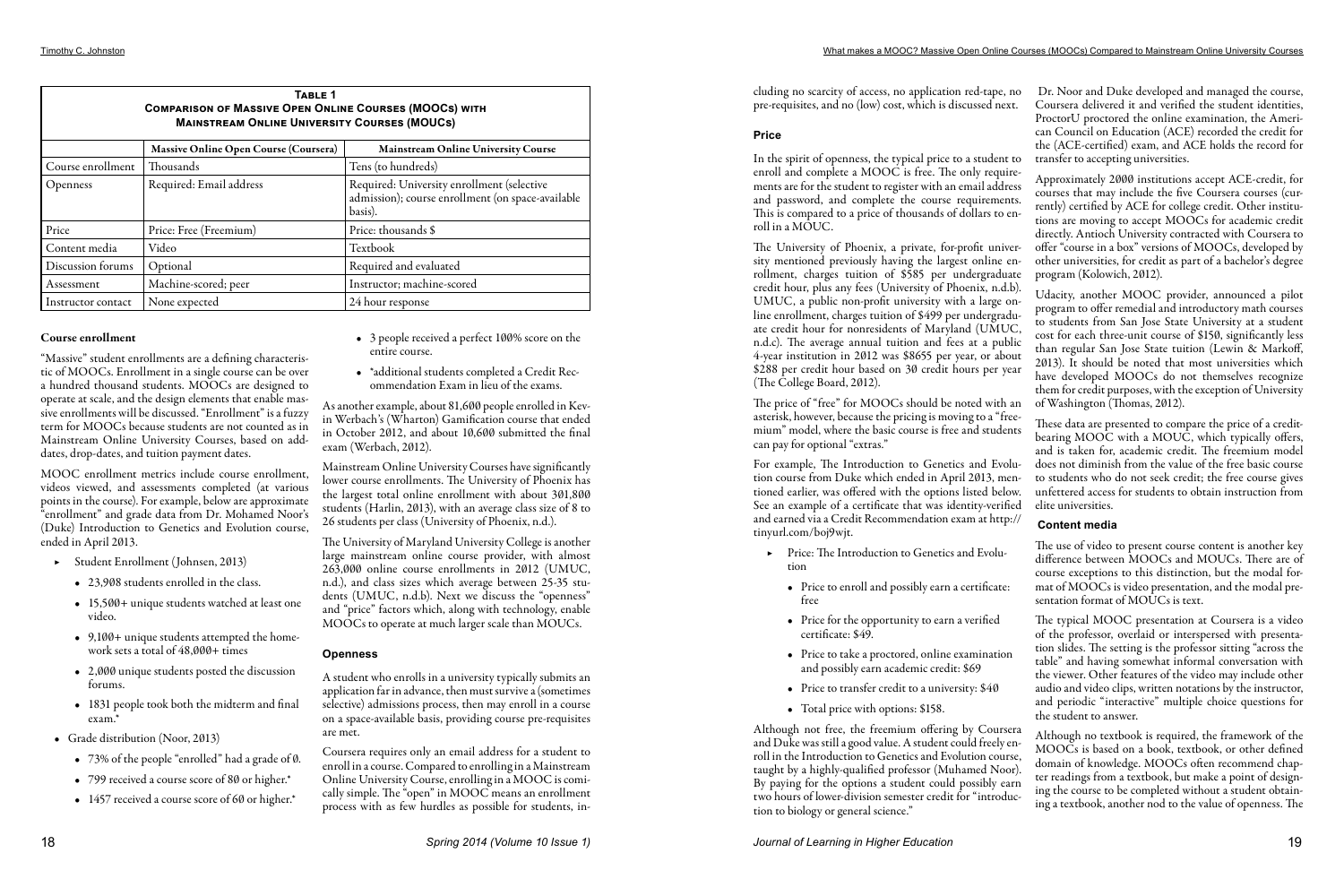textbook or with individual readings.

#### **Discussion forums**

MOOCs typically have active discussion forums that are optional for students. Students can post questions to, or answer the questions of, their peers. Forums are typically monitored by one or more teaching assistants, but there is generally no expectation that the professor will participate. The forums are typically independent of required course activities.

MOUCS also typically have discussion forms. Often students are required to participate in select forum discussions or in the discussions in general, and their posts are counted and/or evaluated as part of participation grade. Instructors are expected to be active and available in the discussion forums, and to respond to specific student questions within 24 hours, typically.

#### **Assessment**

The majority of assessment in MOOCs is based on fully machine-scored multiple-choice questions. Options such as: quiz score revealed immediately or later; quiz attempt timed or not; quizzes accepted late; multiple quiz attempts; etc. are set at the preference of the professor. Short answer or fill-in-the-word questions are generally not used. Overall the assessment format is generous by university standards: assessments are often without time constraints, with access to notes, and with the ability to review course videos and other material such as presentation slides.

typical MOUC presentation relies on text, primarily via a MOUCs generally use or instructor-scored assessments and/or machine-scored multiple-choice questions. Students typically expect quick results from assessments and personalized instructor feedback on essay responses.

MOOCs often use peer assessments. To obtain credit for an "essay" type assessment, students must evaluate the essays of five peers, as well as evaluate his or her essay. Students use a grading rubric to evaluate the essays. By getting six data points based on a rubric, the professor can presumably get an evaluation that approaches the validity of that provided by graders or even a quick graduate-student read.

Two criticisms of peer evaluations in MOOCS are (1) poor quality peer evaluations are not useful as feedback, and may include abusive comments (2) the peer evaluation assessment rubric is simplistic, and (3) evaluating, and being evaluated by, non-English speakers is frustrating (Kolowich, 2012b). The diversity of students also calls into question the implementation of evaluation by peer. Is an English-speaking student who holds a PhD in the topic a peer to a non-English-speaking student aged 12? Does merely enrollment in the same MOOC define two students as peers?

- 1. Lack of instructor-student feedback and instructor interaction. The lack of interaction is a consequence of the large number of students, and is a significant limitation.
- 2. Reliance on machine-graded and peer-graded assessments. The use of machine-graded assessments is an essential factor to being able to offer free access to a large number of students, and evaluate their assessments. The use of peer-grading for essay-type assessments is also a response to the manpower constraint in grading, and yields high levels of dissatisfaction among students. Early experiments in earning credit for MOOCs include (1) completing an American Council of Educators (ACEapproved) exam for credit, (2) completing a MOOC at a school that both presents and accepts the course for credit (e.g. U of Washington), and (3) completing a MOOC at a school that accepts third-party MOOC courses for credit (e.g. Antioch College; San Jose State). People have had free access to video of university professor lectures and course materials (from the Massachusetts Institute of Technology (MIT), for example) for some time.
- 3. MOOCs fail to meet many student expectations. Even at a price of zero tuition, with appropriate disclaimers upfront, students will expect a level of normal service from their MOOC providers. Students will expect a resolution to a technical problem or a grading error. Students will expect answers to their questions. Students will expect allowances based on their excuses for problems submitting assessments. Students will expect accommodations for disabilities. At any non-zero tuition price these expectations will be amplified, and failure to meet expectations will result in student dissatisfaction. MIT's project evolved into the OpenCourseWare Consortium (OWC) in 2008, a community of over 250 universities and other organizations who share "free, open, high-quality education materials organized as courses. Collectively, OCW Consortium members have published materials from more than 13,000 courses in 20 languages (OpenCourseWare, 2013)." Course material from prestigious universities offered freely online is part of a larger movement of open courseware and open educational resources (Caudill, 2012). What is the MOOC breakthrough that has created such excitement about the format? According to Friedman (2012), MOOCs are "the next step: building an interactive platform that will allow the best schools in the world to not only offer a wide range of free course lectures online,
- 4. Focus on low-level learning. Educators argue that the "pedestrian MOOCs, the simple podium lecture captured and released . . . do not in any way simulate a classroom experience, and constitute—at best—the efficient yet static delivery of course content. The delivery of course content is not the same as education" (Vaidhyanathan, 2012). "MOOCs tend to be math-and-computation based, and vocational rather than exploratory, idea-based, or laboratory-based." These are criticisms of MOOCs relative to the face-to-face classroom, and apply when MOOCs are compared to MOUCs also. help and awarding certificates of completion of a course for under \$100." The value is in a prestigious university curating and presenting the content, and holding learners accountable for their progress and success. In the "disruptive innovation" framework MOOCs should initially serve "those who couldn't otherwise assess traditional higher education" (Horn & Christensen, 2013). In this view it is not appropriate to compare a MOOC at present with a MOUC, which is a format that has been developed and improved by universities for years. The appropriate competition for MOOCs is "nothing"when people have no opportunity to access higher edu-

Instructors of MOUCs may also offer personalized feedback on assignments, such as papers or projects. MOUC students expect feedback from the instructor in some detail on major projects.

## **Instructor contact**

Students in MOOCs are told to expect no contact with the professor. Students may send an email or post a question to the discussion forms and expect a response from a staff member. Given the large enrollment, MOOCs offer little accommodation to students who experience technical problems or transient network problems that interfere with their assessments, other than a sincere apology. Students in MOUCS expect quick responses to emails sent to the instructor, typically within 24 hours.

Regarding other contacts, MOUC students expect interactive help on technical problems (e.g. network or learning management systems issues) by telephone or online chat. MOOC students may receive an email response to a question, but interactive help-desk assistance is not offered.

## **DISCUSSION**

MOOCs are different than Mainstream Online University Courses in several ways. MOOCs are easy to access and non-selective. MOUCs involve application and enrollment processes, prerequisite courses and qualifications, and the universities themselves are highly selective. MOOCs are free of tuition (or with inexpensive options). MOUCs cost thousands of dollars.

MOOCs rely on video to deliver content, with optional discussion forums. MOUCS rely on textbooks and often require participation online discussions. Both may use machine-graded assessments, but these are typically supplemented with peer evaluation in MOOCs and instructor evaluation and feedback in MOUCs. No instructor or help-desk contact is expected in a MOOC, but active and prompt attention from the instructor and technical support is the norm in MOUCs.

MOOCs have a lot going for them: easy access; free of tuition; good video production, excellent professor presentation, a peer learning community; and an adequate learning management system. MOOCs have their drawbacks as well:

## **MOOCS AND MOUCS IN COMPETITION**

Do MOOCs compete with MOUCs? To a person interested in learning only (not academic credit), a MOOC would be a formidable, free, and potentially dominant choice alternative to a MOUC. However, most students enroll in a MOUC to earn academic credit to apply toward a university degree at the same institution. MOOCs are weak competitors to MOUCs in this regard, due to the limited for-credit offerings and somewhat cumbersome process to earn and transfer credit.

but also a system of testing, grading, student-to-student

- cation at an elite university or to access a MOUC at any university. The good news for MOUCs is that MOOCs compete more directly with non-credit, inexpensive, selfstudy learning resources such as reading books, Internet research, or borrowing Great Courses video lectures from a library. Perhaps the "edutainment" value of MOOCs competes with watching other video, such television or recorded feature films.
- The bad news for MOUCs is that MOOCs may not compete head-on with MOUCs initially, but "disruptive innovations improve over time to march upmarket. Eventually